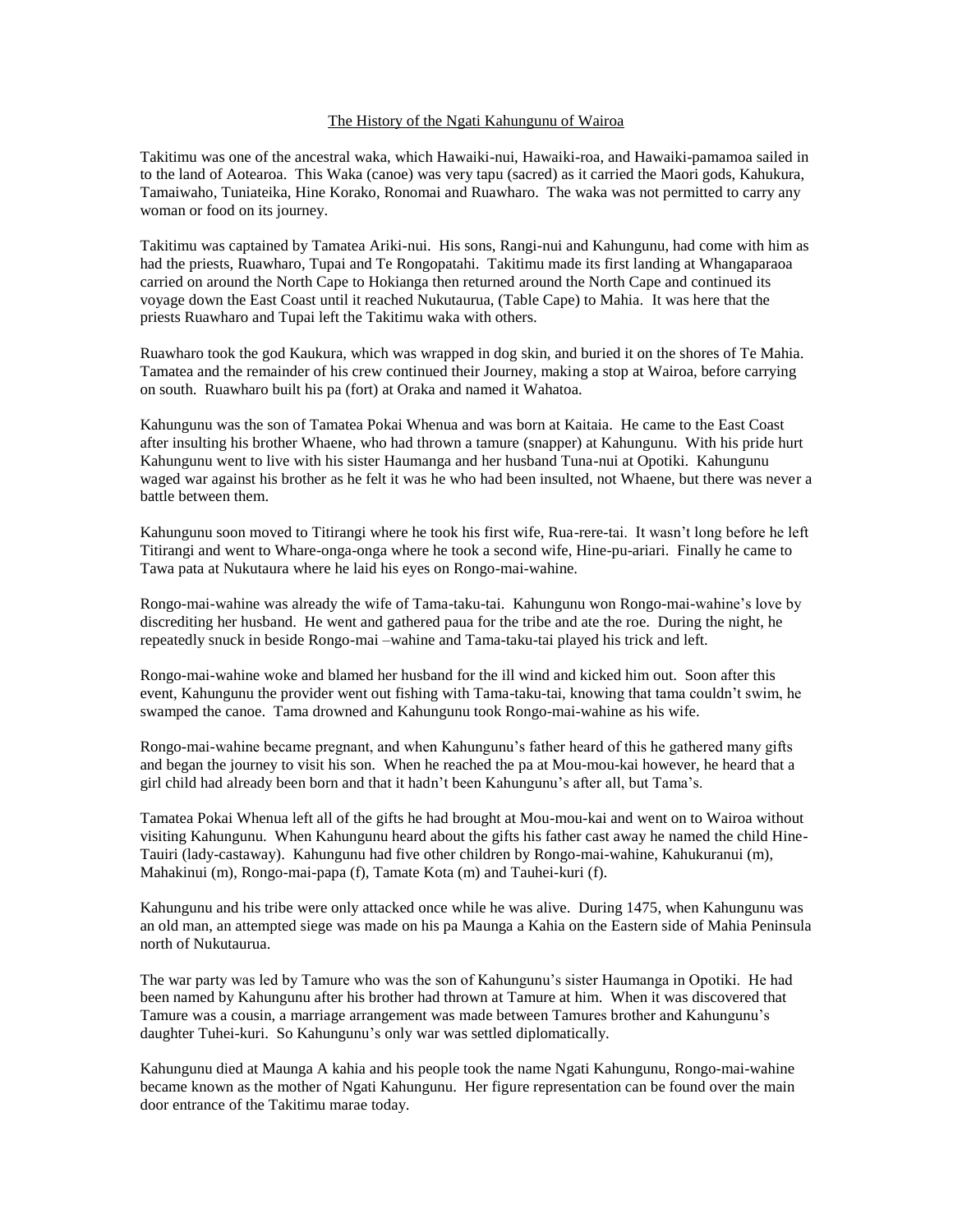The Ngati Kahungunu people are identified today as the largest land holding tribe of Aotearoa. They have a tribal boundary, which stretches from south of Gisborne down the East Coast to Wairarapa and across the strait into the South Island. The tribe is recognized by the marriage of Kahungunu and Rongo-mai-wahine.

## Page 2

The First Europeans to arrive in Mahia-Wairoa Area were flax traders from New South Wales (Australia). They were soon followed by whalers. As we can recall, when Tuawharo landed at Nukutaurua, he buried the Mauri which was the life principle of the whales and other fish. It is believed that it is this Mauri which draws the whales into the bay and causes them to beach. Gradually the Maori joined the Whaling Stations which had been set up as tapu (sacred) and magical beast was faced with mass slaughter.

Unfortunately for the people of Ngati Kahungunu the European had brought the muskets with them. Many Maori leaders bartered their flax, timer and even dried heads to obtain the might pu (musket). Ngati Kahungunu were slow at obtaining guns nation wide. Mahia became a place of refuge as Ngati Kahungunu tribes from Heretaunga and Wairarapa were invaded by other tribes with muskets and driven from their land.

During 1821, a party of Northern Nga Puhi warriors, led by Te Wera Hauraki, raided Te Mahia Pa. Ngati Kahungunu were easily defeated and Te Wera became their new chief. In 1824 further raids were made by Nga Puhi at Titirangi, Nuhaka and other Kahungunu pa's between Mahia and Wairoa. Nga Puhi carried muskets, Kahungunu did not.

In 1832, the tables turned as Northern tribes rose up against Te Wera and a siege was led by Te Heuheu upon the pa at Kai-uku. Te Heuheu and his warriors were armed with the white man's musket.

Ngati Kahungunu refused to surrender and to save themselves from starvation they ate the grey clay surrounding the pa. Thus it became known as Kai-uku and the Kahungunu became known as the clay eaters. Eventually a large party of warriors arrived from the Bay of Plenty to help Te Wera, and Te Heuheu was driven away.

Soon after, Te Wera led a party of warriors against Te Heuheu in Taupo as he wanted to restore Kahungunu's mana which had been diminished when they were forced to eat mud to survive. Peace was made after a bloody battle when Te Rohu a daughter of Te Heuheu was given in marriage to Te Moananui a Kahungunu chief.

Next it was an onslaught from the missionaries. William Williams arrived in February 1840 and held a service in Maori and then in English. Three hundred Maori, curious about the white man's god attended the service and only four Europeans attended the English version.

By 1855, the Maori of Wairoa wanted to learn the new pakeha religion. Two leading chiefs in the district, Pitihera Kopu and Paroa Te Apatu, chose Tamihana Huata to teach them to worship the new god.

Tamihana Huata was preaching at the time of the Hauhau wars. A group of warriors led by hauhau, rejected the ministers and their religion. They murdered ministers of the Christian Church to show the supremacy of their god Rura. The Hauhaus erected poles of worship at Whakaki, Te Uhi and Putahi.

The Hauhau were eventually driven out of the district by Kahungunu with the help of a Major Ropata Wahawaha and hundreds of warriors from Ngati Porou and Hikurangi.

The most recognized religious movement made by the Maori in Wairoa was the Kohititanga movement. It began in 1894 when God spoke to an elder of the Putahi Pa at Frasertown, Te Matenga Tamiti. He was told that time of the temple had come and he was to construct it.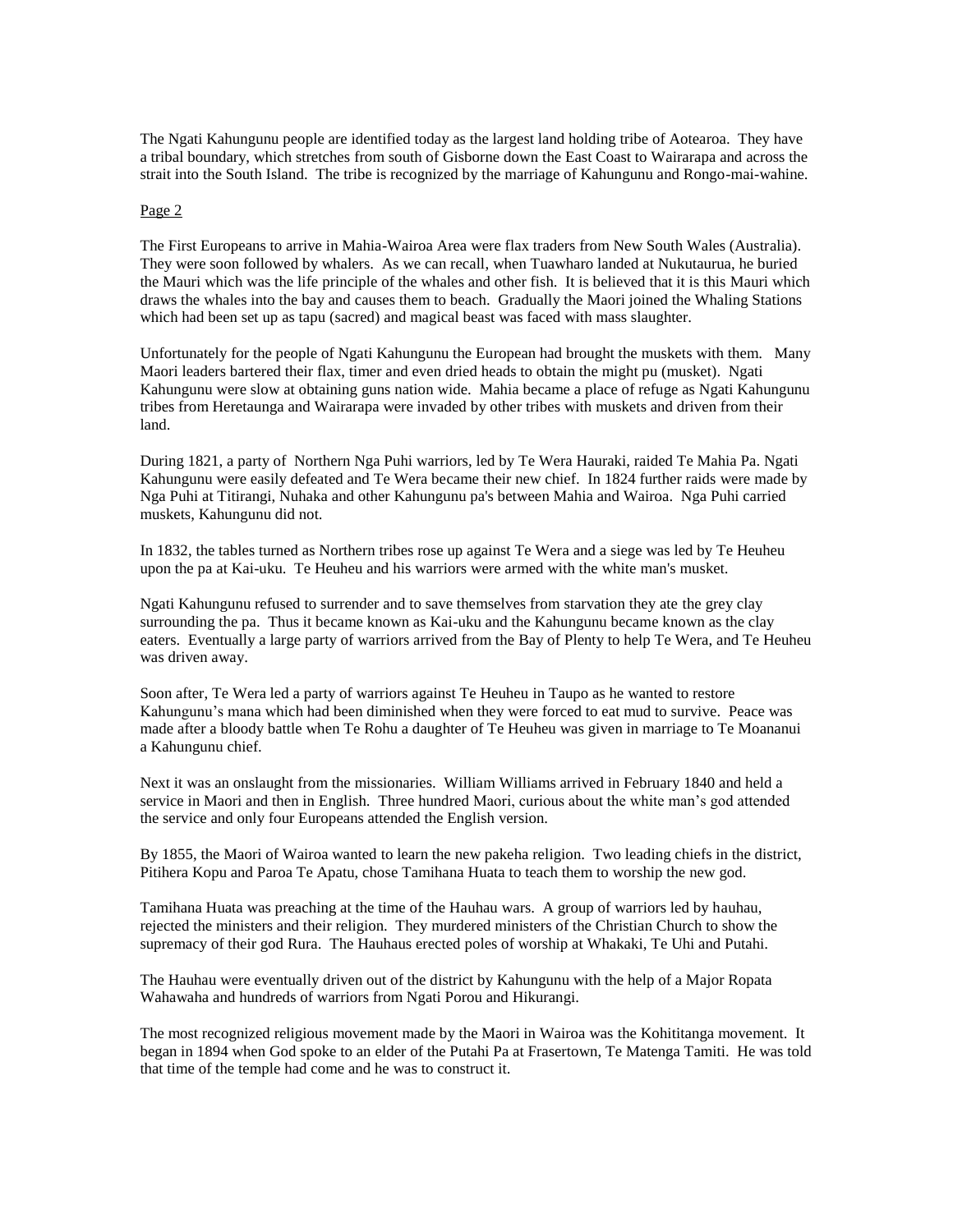The temple was to be built from twelve posts that were forty feet in length and four feet square. The pillars were to be named after the twelve children of Jacob. The task was to be surrounded by tapu. Twelve totora trees were chosen from the grove at Mangatawhiti near Waikaremoana. The trees were brought across the land to the Manga-aruhe stream which joins the Wairoa River. The logs were then floated down the river and across the bar to Korito beach, which had been chosen as the temple site.

A breach of tapu occurred when the logs passed by Wairoa. Two men tried to claim one of the logs by boat. As they touched the log their boat capsized and they ended up sitting on it. One swam to safety but the other was drowned when the log rolled. Eleven of the logs landed at korito, but the one which had been sat on ended up at Waikokopu and a boat had to be chartered to bring it back.

All the logs were together by 1904, but because of the breach of tapu, Te Matenga Tamiti told his faithful followers that they wouldn't be the builders of the temple. Matenga continued to lead his flock for ten years. He died in 1914 and was buried at Korito near the logs. They can still be seen today, lying side by side at the end of Iwitea Road, five minutes out of Wairoa.

The most important thing which Ngati kahungunu people identify themselves with today is the Takitimu Marae.

## Page 3

When the Takitimu canoe crossed the Wairoa bar it landed at Makeakea stream where one of the skids accidentally fell into the water and became a Taniwha. Part of the skid was taken to a chief named Kopupara-para who carved it into a Tiki.

The first building was erected by Pitihera Kopu at his pa, Te Hatepe. The tiki carved by Kopu-para-para was placed above the Maihi. In 1867, after Pitihera Kopu died, an invitation was sent to Te Kooti Rikirangi to come to Wairoa. During 1888 the Takitimu Meeting House was dismantled and rebuilt at Wai-herere Pa.

Te Kooti arrived in 1890 and when he left he warned that Waiherere would become befogged but rise again. "Ko koe e Te Wai-herere ka pokia e te kohu a he wa ana tono ka puea"

The Takitimu house did become abandonded and was mysteriously burnt down. Sir Apirana Ngata encouraged the re-erection of the meeting house and in 1926 Hata Tipoki (the second) took control of the construction.

The carvings of Takitimu tell the history of the Ngati Kahungunu, marking important events of their tribal history. The meeting house is very elaborately carved. The Tekoteko represents the tribal ancestor, Kahungunu, who Ngati Kahungunu identify themselves with. Takitimu is carved on the right Maihi and Horouta on the left. Tamatea Ariki-nui and Ruawhero are on the right hand Amo and Pawa and kiwa of the Horouta canoe are on the left. The carved figure of Rongo-mai-wahine is on the Pare. Today the meeting house is recognized as a memorial to the late Sir James Carroll.

Takitimu was to celebrate its fiftieth jubilee in 1988 but damage was caused to the marae during Cyclone Bola and the celebrations were postponed until 1990.

1990 saw the completion of the Tamatea-Ariki-nui waka by members of the Ngati Kahungunu at Porangahau. It had been built by Maori and Pakeha for the celebrations at Waitangi for the 150<sup>th</sup> year since the Treaty. The waka paddlers were chosen from all over Hawke's Bay. Thirty were chosen from Wairoa, men and young boys. Ngati Kahungunu could now identify themselves with the largest waka at the Waitangi celebrations.

There was an occurance which took place at Waitangi that added to the feeling of awe that surrounded the celebrations. At the same time that an Ariki died in Rangiatea, the hull of Tamatea Ariki split. All tribes